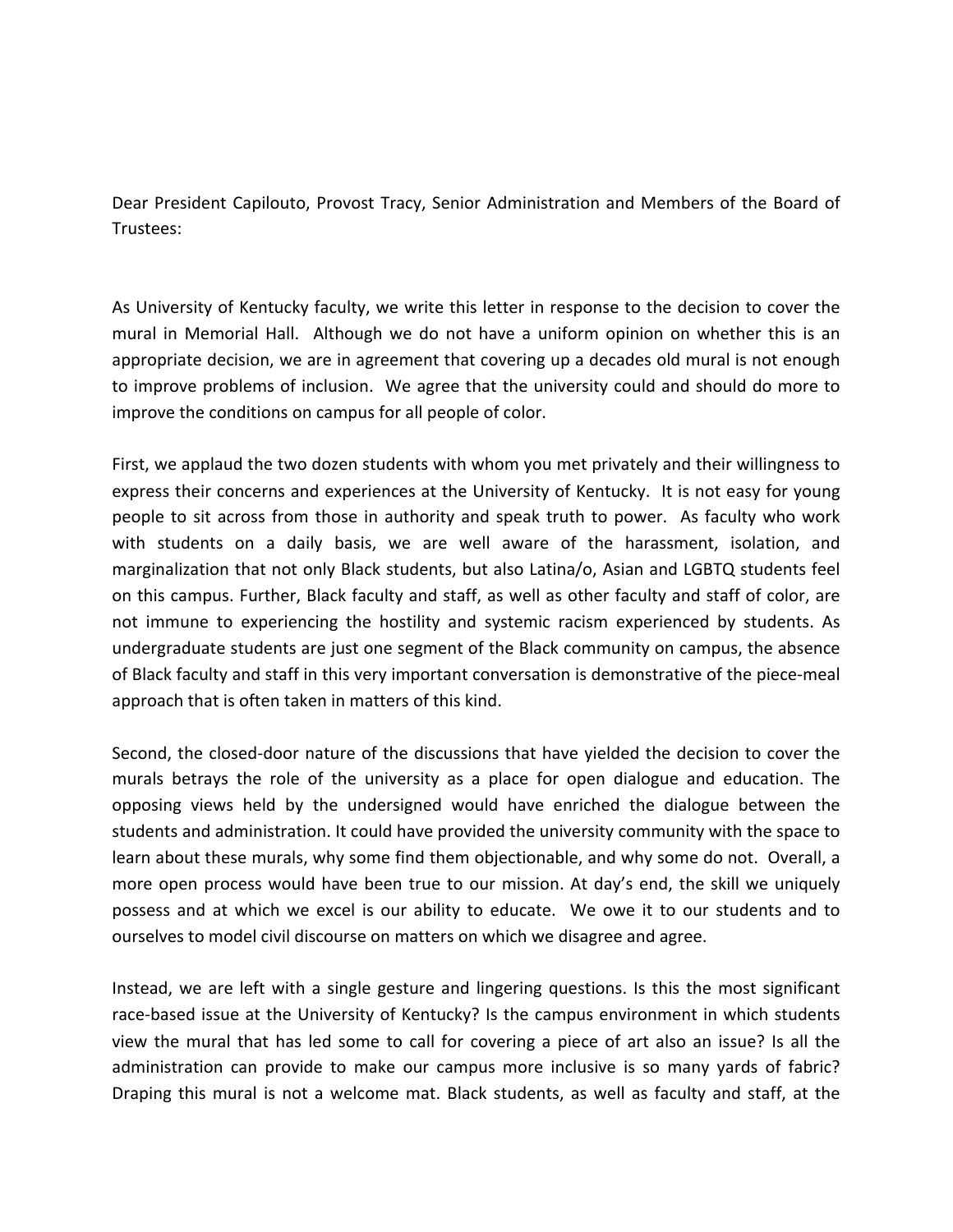University of Kentucky are surrounded by walls that are silent about their history at the University, in the Commonwealth and the world that we purport to open for all our students. Real change requires more.

We offer concrete steps the university can take if it is sincere in its stated goal of improving the experience of Black students, faculty and staff as well as other people of color at the University of Kentucky.

- The University should commission Black artists to create their own images of slavery and other aspects of African American and Black Kentucky History to counter the impact of the mural in Memorial Hall. We agree that what we put on our walls and the images we pass daily are important. The University is in the middle of a massive construction effort and will have many walls to cover. We should be attentive to those who are missing from the walls in the spaces and places we inhabit.
- The University can hire a cluster of scholars of Slavery and Emancipation to replace the one scholar in this area, Joanne Melish, who retired last year. The discussion of representations of slavery would be aided by making sure scholars with this expertise are present on campus.
- The University should expand current tools to track incidents of racial harassment against students and others in the University community. The University has begun a laudable effort to track campus safety through the C.A.T.S. program. The inclusion of additional questions about racial harassment would allow for an empirical view of student experiences and some guidance on how to develop programmatic and institutional responses.
- The University should provide financial support to expand the number of faculty of color at the University of Kentucky across all ranks and disciplines. This is consistent with the current Strategic Plan. However, we believe the current timeline set out in the strategic plan should be accelerated to 2018 rather than 2020
- The University should hire a dedicated person in the admissions office to increase the enrollment of students of color in undergraduate and graduate programs and the professional schools, particularly those who are Kentucky residents. We, too, believe in the Kentucky Promise and would like to see it extended to the Commonwealth's communities of color.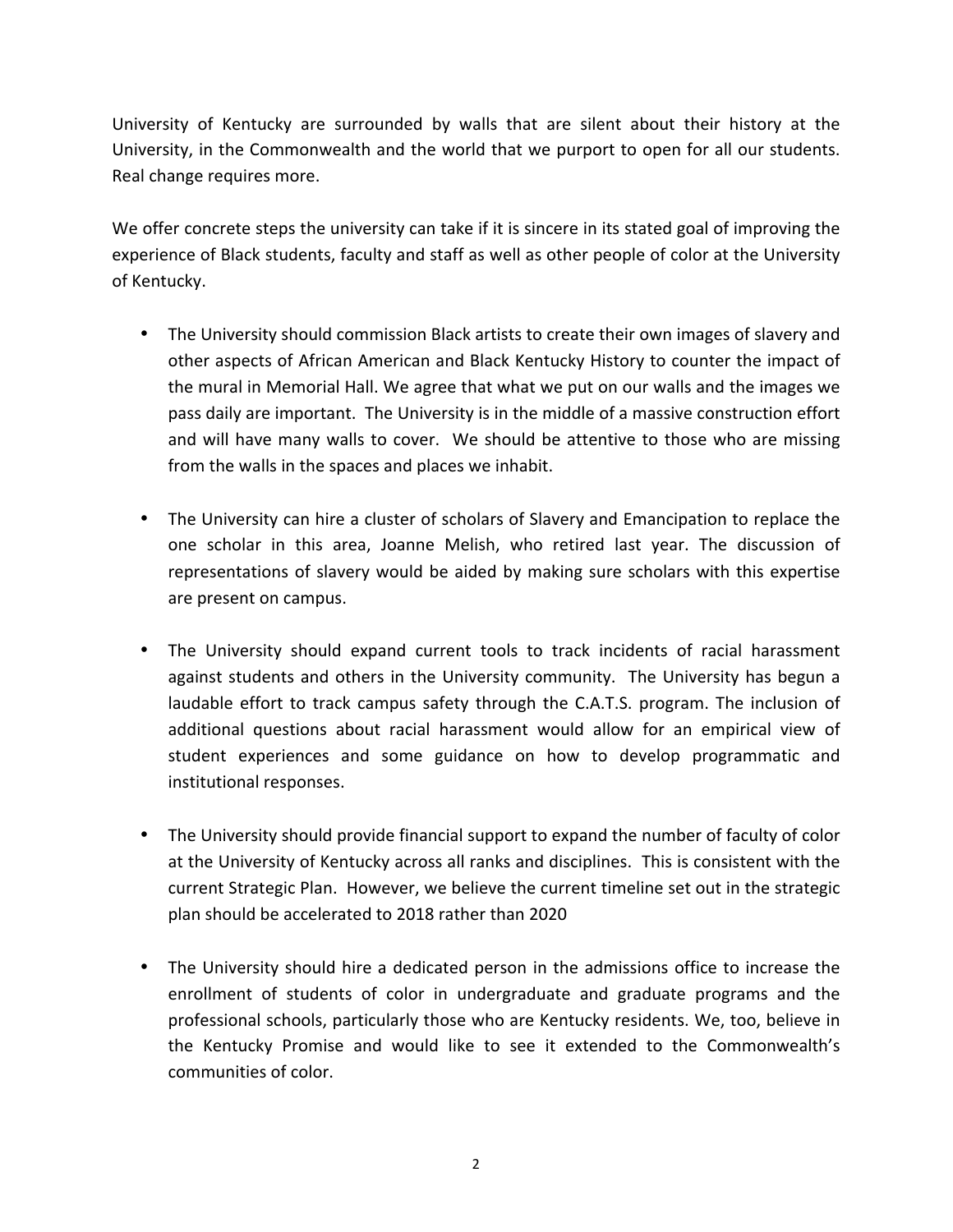- The University needs to investigate expanding aid for students of color and increasing mentorship by adding substantive programs (e.g., the McNair Program which is a Federal TRIO program, and the Mellon Mays Undergraduate Fellowship Program) that have been successful in attracting and retaining students of color.
- The University of Kentucky, in conjunction with the University of Kentucky Counseling Center, should hire culturally competent mental health professionals, with training, experience, and expertise in working with racially and ethnically diverse populations, to develop, implement, and evaluate outreach programming, consultation, and crisis intervention services for UK faculty, staff, students to address personal, cultural, and collective trauma stemming from campus-based, local, and national incidents of racism, racial microaggressions, implicit bias, and/or racialized violence.
- The University should follow the lead of many other universities and require all students to take a course on race and ethnicity as part of the requirements for graduation.
- The University should expand financial support of the African American and Africana Studies Program, as well as other units that aid in the expansion of knowledge on subjects of race, culture and marginalization like Latin American, Caribbean and Latino Studies, Asian Studies, Appalachian Studies, and Gender and Women's Studies.
- The University should conduct a national search to fill the Vice President of Institutional Diversity position left vacant by the retirement of J.J. Jackson.
- The University should embed inclusiveness in every aspect of campus life from those in leadership to students, faculty and staff that are recruited campus wide. The University can be more systematic in setting goals for departments and colleges in terms of recruiting and retaining diverse students, faculty and staff and creating space for members of underrepresented groups in meaningful places of leadership. A serious commitment to inclusiveness would consist of creating economic incentives for the executive team(s) of the University and each college on campus to meet specific goals.

Creating an environment of inclusion is the responsibility of every individual on campus, not just a select few. In order for meaningful and lasting change to occur at the University of Kentucky, we as a community must take proactive steps, expecting the very best of one another and working to the common goal of equal access in thought, word and deed for all stakeholders in and around the University.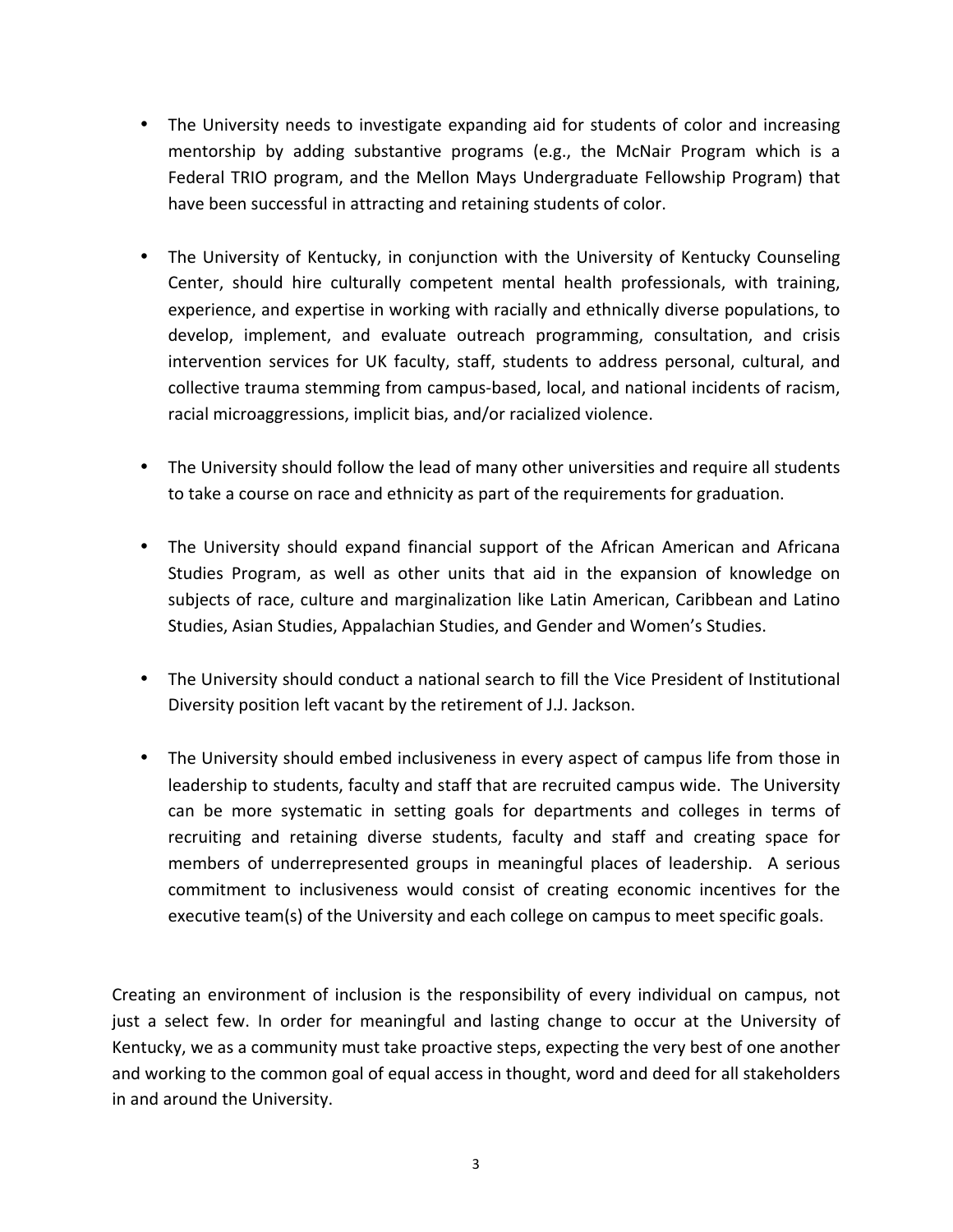## Signed,

Submitted by the following core faculty of the African American and Africana Studies **Program:**

Melynda Price, *Law*  Nicole Jenkins, *Von Allmen School of Accountancy* Lisa Cliggett, *Anthropology*  Reinette Jones, UK Special Collections Research Center Anastasia Curwood, *History*  Nazera Wright, *English*  Jacqueline Couti, *Modern & Classical Languages, Literatures and Cultures (MCLLC)* Chamara Kwakye, *Gender & Women's Studies* DaMaris Hill, *English* Frank X Walker, *English* Wayne Lewis, *Educational Leadership Studies* Courtney Thomas, *Sociology*

## **University of Kentucky Faculty, Lecturers and Graduate Teaching Assistants:**

Jackie Murray, MCLLC Karen Petrone, *History* Juliana McDonald, *Anthropology* Tad Mutersbaugh, *Geography* Sarah Lyon, Anthropology Rob Jensen, *School of Art and Visual Studies* Jenna Goldsmith, *English* Nicole Huberfeld, *Law* Cortney Lollar, *Law* Molly Blassing, MCLLC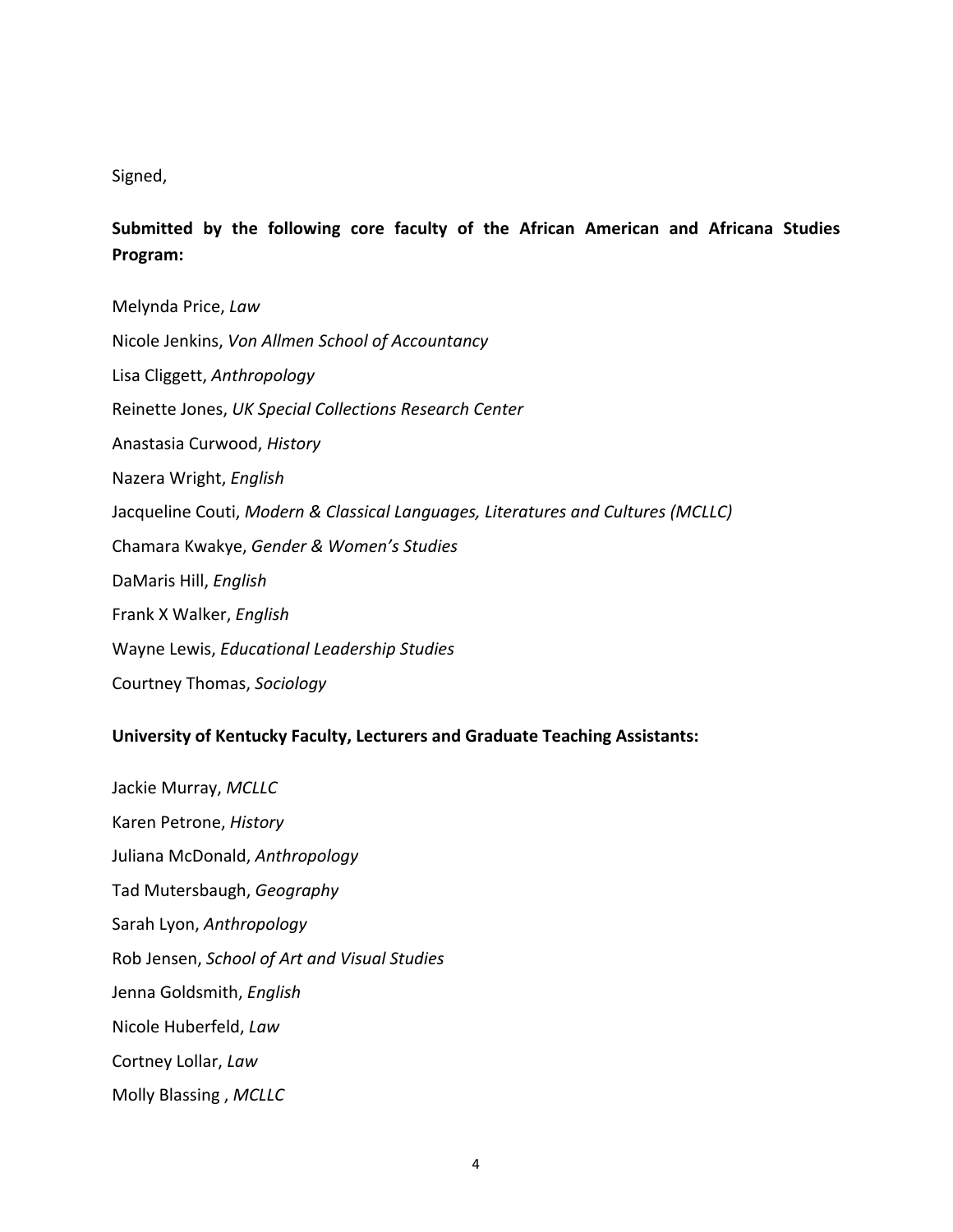Cheryl Cardiff, *English and Creative Writing* Mathew Willson, *Geography* Leon Sachs, MCLLC Mitchell Snider, *Geography* Matthew Wells, *MCLLC* Cynthia Vines, *Von Allmen School of Accountancy* Robert Rabel, *MCLLC* Shannon Bell, *Sociology* Herman Farrell, *Theatre and Dance* Carrie Oser, *Sociology* Edward Morris, *Sociology* M. Cristina Alcalde, *Gender & Women's Studies* Candice Crowell, *Educational, School and Counseling Psychology* Jill Rappoport, *English* William Stoops, *Behavioral Science* Srimati Basu, *Gender & Women's Studies* Hannah Knudsen, *Behavioral Science* Anna Secor, *Geography* Jeffory Clymer, *English* Hang Nguyen, *History* Danielle Stevens-Watkins, *EDP* Carol Mason, *Gender & Women's Studies* Christina Studts, *Health Behavior* Amy Murrell Taylor, *History* Pearl James, *English* Charlie Yi Zhang, *Gender & Women's Studies* Allison Connelly, *Law* Louise Graham, *Law* Julia Johnson, *English*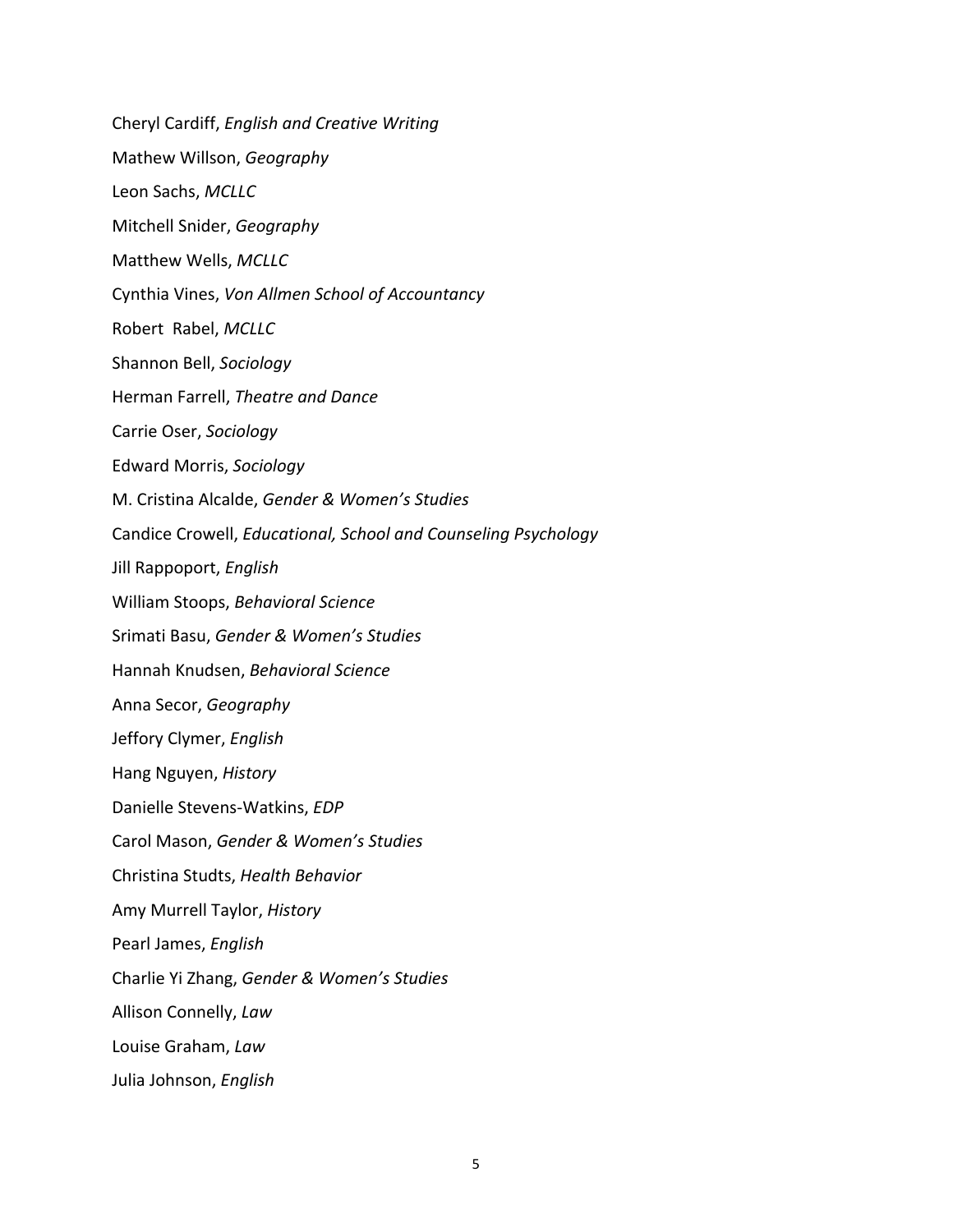Thomas Janoski, *Sociology* Fred Danner, *Educational, School and Counseling Psychology* Sycarah Fisher, *Educational, School and Counseling Psychology* Yanira Paz, *Hispanic Studies* Jasper Waugh-Quasebarth, Anthropology Alice Turkington, *Geography* Michelle Sizemore, *English* Scott Hutson, Anthropology Cyndy Harbett Miller, *Communication* Olaf Jaimer-Riveron, *Anthropology* Jennifer Bird-Pollan, Law Christine Smith, *Geography* Lilian Milanes, *Anthropology* Hannah Pittard, *English* Daehyun Kim, *Geography* Lee Bullock, Anthropology Mathew Zook, *Geography* Stacie Hatfield, *Anthropology* Bethany Williams, *Anthropology* Christopher Pool, *Anthropology* Sue Roberts, *Geography* Erin Koch, *Anthropology and Health, Society & Populations* Kristin Monroe, *Anthropology* Robin Vanderpool, *Health Behavior* Daniel Rowland, *History* Janice Fernheimer, Writing, Rhetoric, and Digital Studies and Jewish Studies Kate Eddens, *Health Behavior* Ana Liberato, *Sociology*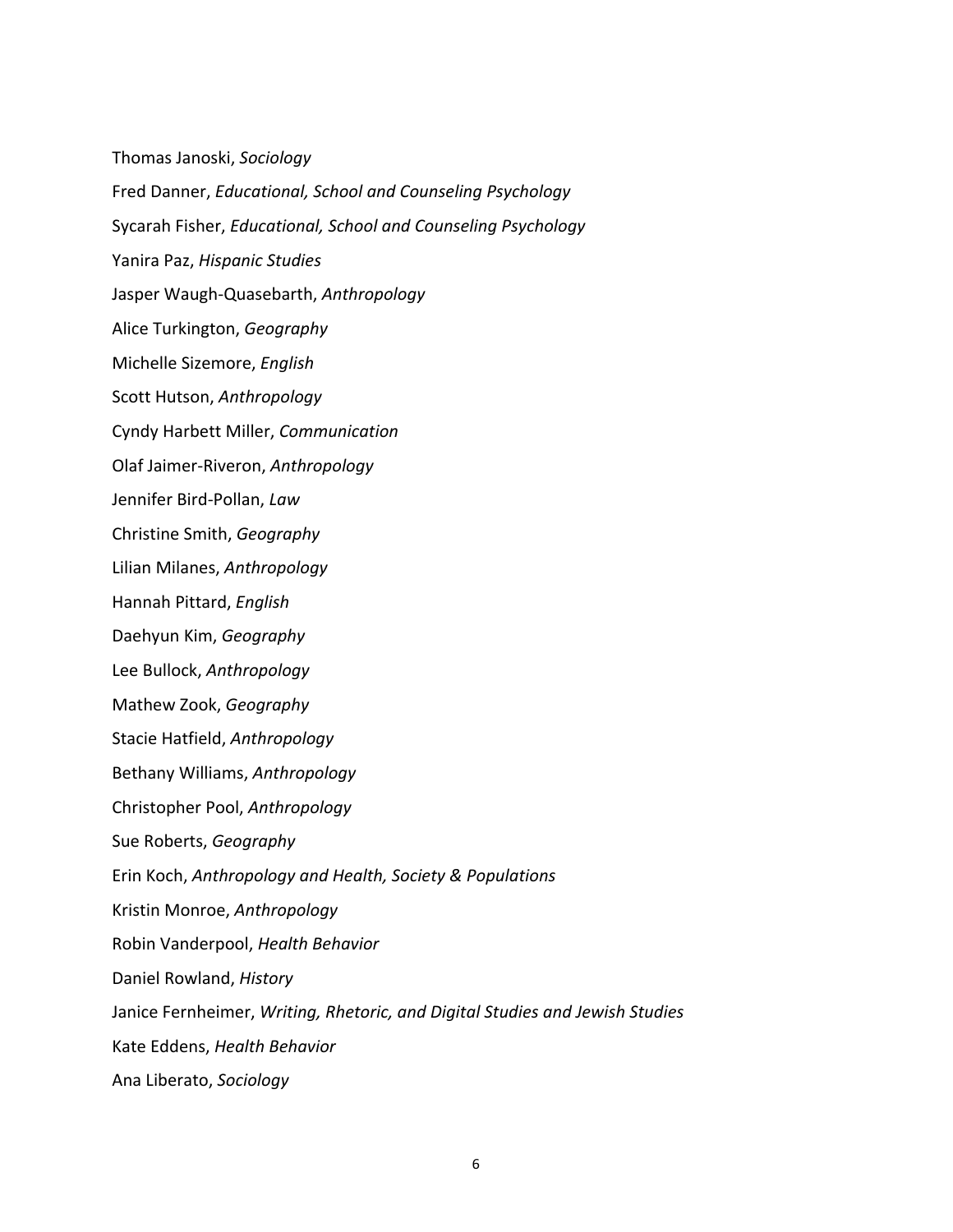Akiko Takenaka, *History* Denise Simpson, *Student Affairs* Anita Fernander, *Behavior Science, College of Medicine* Kate Black, *Archivist (Retired)* Dwight Billings, *Sociology* Karen Tice, *Gender & Women's Studies* Brenna Byrd, *MCLLC* Zada Komara, *Anthropology* Melissa Adler, *School of Information Sciences* Cynthia Ruder, *MCLLC* Ramona Stone, *Health Behavior*  Joan Callahan, *Philosophy and Gender & Women Studies (Emerita)* Suzanne Pucci, MCLLC Joseph Hammer, *Educational, School and Counseling Psychology* Jeanmarie Rouhier-Willoughby, MCLLC Ellen Rosenman, *English* Carmen Martinez Novo, *Anthropology* Veronica Miranda, Antrhopology Monica Blackmun Visona, *School of Art and Visual Studies* Ruth Bryan, *UK Special Collections Research Center* Nels Jeff Rogers, *MCLLC* Ioana Larco, *MCLLC* Karen Rignall, *Community Leadership and Development* Andy Doolen, *English* Abigail Love, *Educational, School and Counseling Psychology* Whitney Black, *Educational, School and Counseling Psychology* Chester Grundy, *Medicine* Katherine Cascio, *Educational, School and Counseling Psychology* Minnah Farook, *Educational, School and Counseling Psychology*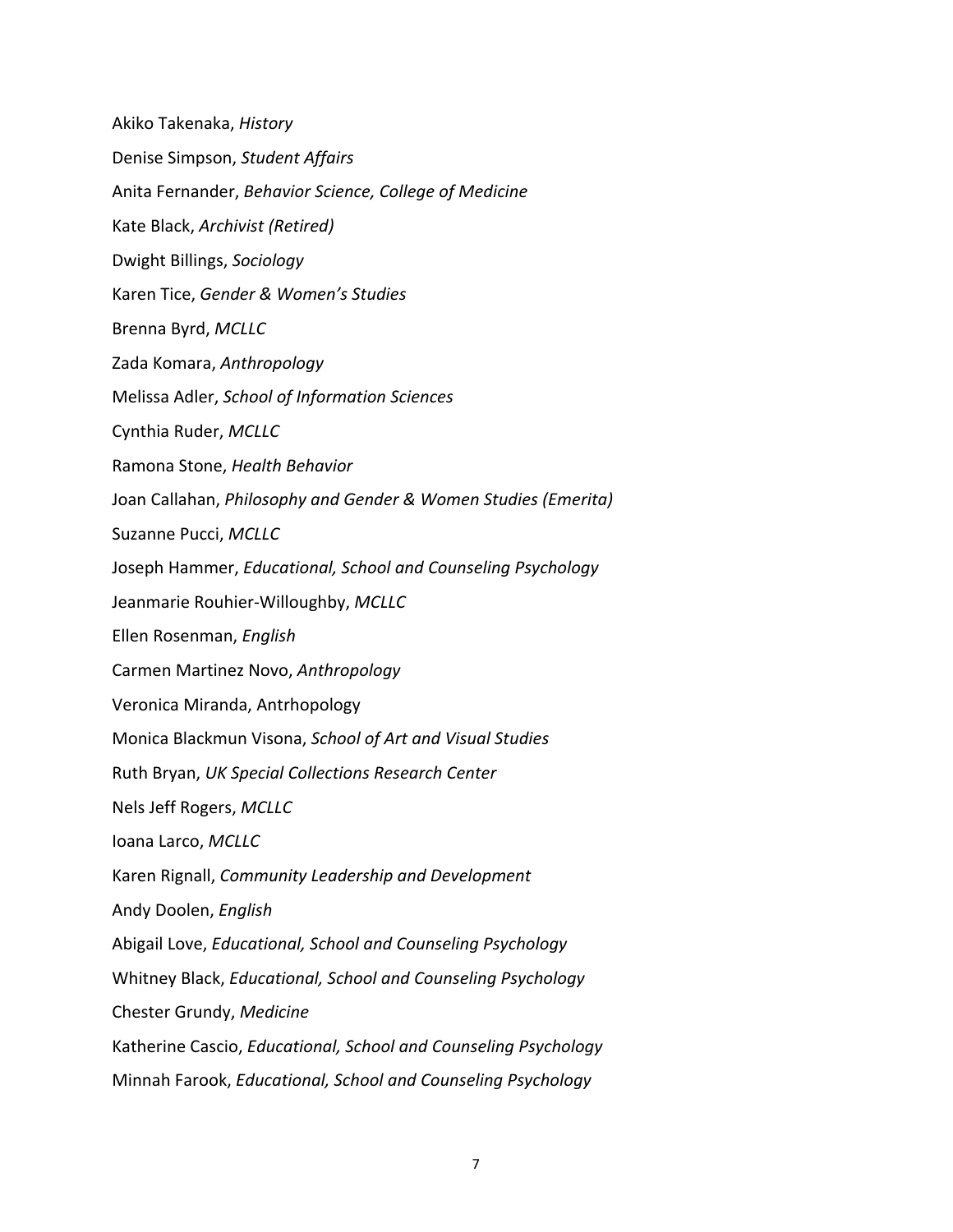Kathleen Ratajczak, *Sociology*  Shambra Mulder, *EDP* Alicia Fedewa, *Educational, School and Counseling Psychology* Robert Luis Abreu, *Educational, School and Counseling Psychology* Julie Human, MCLLC Carlos Mahaffey, *Behavioral Science* Ashley Ruderman, *Gender and Women's Studies* Olivia Spradlin, *Anthropology* Steven Alvarez, *Writing Rhetoric and Digital Studies* Nancy Jones, *Theatre and Dance* Blanka Angyal, *EDP* Tiera Mason, *Residence Life* Dani Rosenkrantz, *EDP* Katie Waddell, *English* Arturo Sandoval, *School of Art and Visual Studies* DeShana Collett, *Clinical Sciences* doreen maloney, *School of Art and Visual Studies* Tina Durbin, *Center for English as a Second Language* Johne' Parker, *Mechanical Engineering* Adriana Sisko, *Gender and Women's Studies* Deirdre Mikolajcik, *English* Tina Brooks, *Law* Katherine Whaley, English Katherine Harris, *Educational, School and Counseling Psychology* Jeff Reese, *Educational, School and Counseling Psychology* Maryann Koslowski, *Gender and Women's Studies* Celine Lamb, *Anthropology* Kenneth Tyler, *Educational, School and Counseling Psychology* Jaime Marie Burton, *Special Collections Research Center*